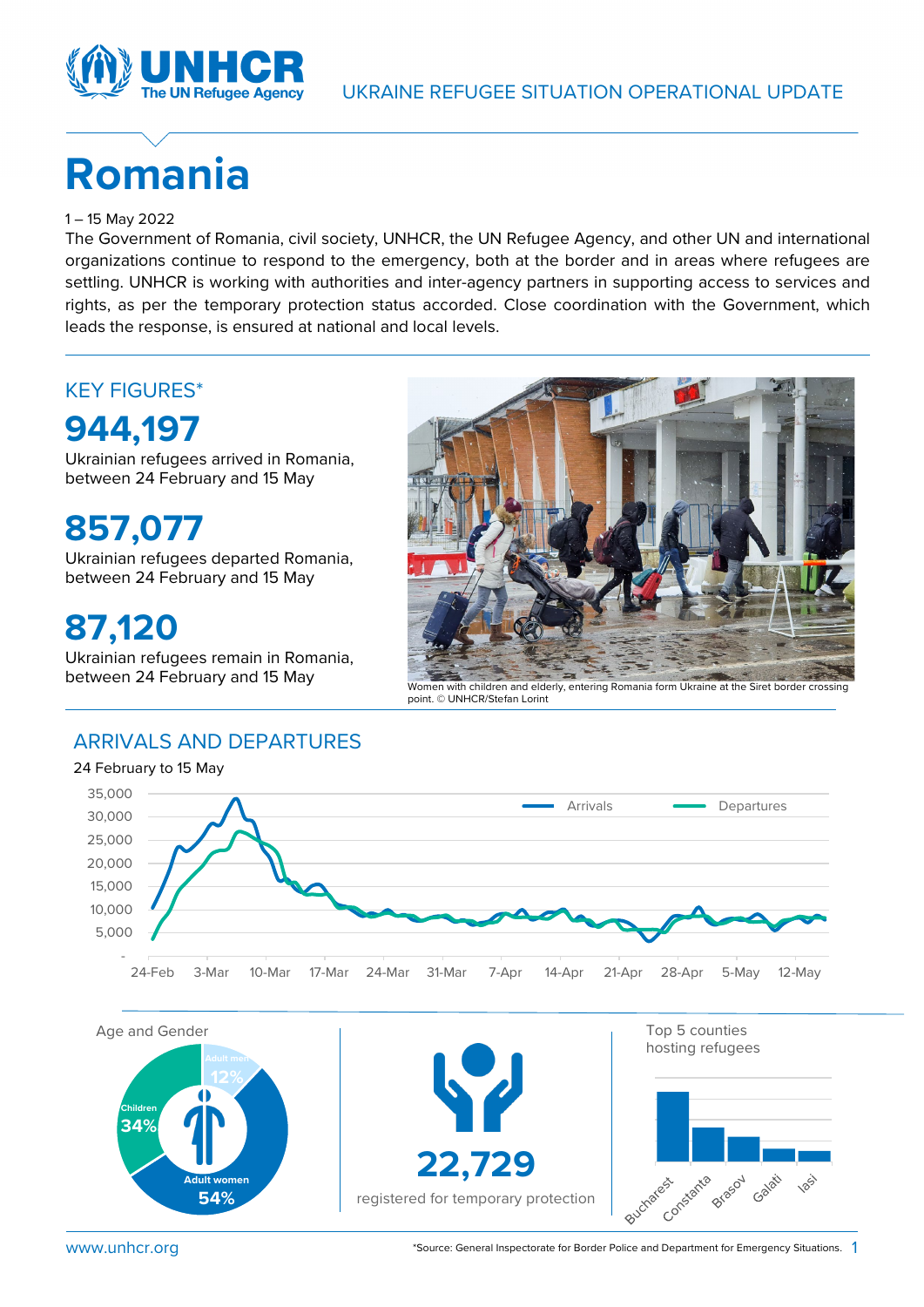

## UNHCR Response

#### At the border

- Permanent presence at the border by UNHCR and partner staff has been established at field level covering the four main border crossing points between Romania and Ukraine (Halmeu, Sighet, Siret and Isaccea), and two other border points between Romania and Moldova (Albita and Sculeni).
- Provision of information on temporary protection, immediate referral to assistance providers according to needs as well as psychological and legal assistance.
- Seven Blue Dots, including three 'Light Blue' Dots at borders are operational, in partnership with UNICEF, the Child Protection Authority and NGOs (see also below).
- Initial identification and referral to Governmental services of vulnerable populations, including unaccompanied and separated children**.**

#### **Protection**

- Over 15,700 people, to date, have received counselling from UNHCR and partner staff working at the eight border crossing points. Information requested largely focuses on legal status, notably temporary protection, cash assistance, transportation to other EU countries, long-term accommodation and food, employment, education and access to medical services.
- UNHCR and UNICEF continue to increase the number of Blue Dots and strengthen the services provided with partners. There are currently seven Blue Dots operating in Romania, including three 'Light Blue' Dots. With the support of UNHCR partner the Romanian National Council for Refugees (CNRR), legal advice/counselling will now be provided at the Light Blue Dots at Albita border crossing point and Huși transit area. Efforts are also underway to set up cash assistance enrolment at the Brasov Blue Dot, with CNRR's presence for the provision of legal advice/counselling. In addition, plans are on-going to establish a Blue Dot with the full package of comprehensive services at the upcoming UNHCR cash enrolment site in Bucharest in Romexpo.
- UNHCR and IOM continue to jointly support the authorities of Romania and Moldova by facilitating fast-track transfers from Palanca border crossing point with Ukraine, in Moldova, to Huși, Romania. To date, more than 10,500 people have been transported to Romania through this mechanism. UNHCR partner ACTED also provides transportation for persons from border crossing points to other locations in Moldova and Romania.
- Gender-based violence referral pathways, which include information on some 21 NGOs and three Governmental institutions, have been finalized and shared with all NGO protection actors to enhance access to information and protection services including psychosocial support for those in need of gender-based violence services and support. UNHCR is also in discussion with the National Agency for Equal Opportunities between men and women and Domestic Violence (ANES), on further areas of collaboration on gender-based violence, including through hotlines for domestic violence.
- On 13 May, UNHCR conducted a comprehensive protection training focusing on child protection, gender-based violence, accountability to affected people and prevention of sexual exploitation and abuse. The training was attended by 46 participants from Government authorities, NGO partners, volunteers and refugees in Suceava. The same training will be conducted for Maramureș, Satu Mare, Iași and Galați.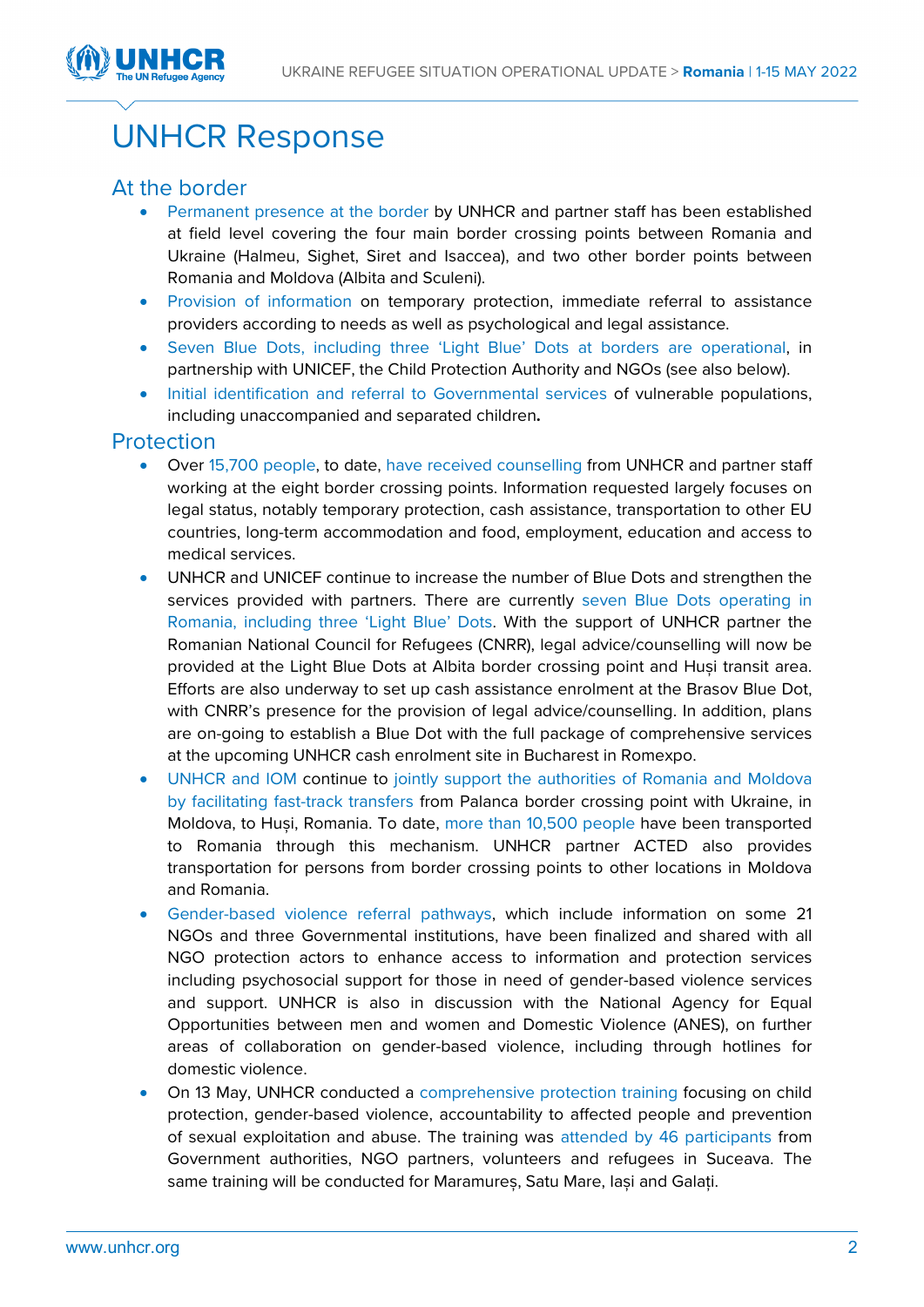

- UNHCR child protection teams are collaborating with UNICEF, the National Child Protection Authority and county-level child protection authorities on the identification and registration tool the Government is developing for unaccompanied and separated children, contributing inputs for the national-level tool's development.
- UNHCR is developing partnerships with several national organizations providing specialized care for children with heightened vulnerabilities (including autism, children with visual and auditive disabilities), persons with physical disabilities and LGBTQI+ refugees.
- In lasi, following a two-way communication established with some refugees living in private accommodations, UNHCR started identifying family needs for core relief items.
- Information is being shared with refugees about the enrolment process and cash assistance to be implemented in Iasi.

#### Communications and provision of infromation

- UNHCR Help content delivered through допомогти / Dopomoha platform ("help" in Ukrainian) developed jointly with the authorities (Department for Emergency Situations, also known as DSU), IOM, Code for Romania and civil society.
- Provision of information directly to arrivals at the border through leaflets and posters at the checkpoints.
- UNHCR and partners maintain three 24/7 emergency phone lines, responding to calls for information and support. Over 300 calls are being received and addressed per day.

#### Multipurpose Cash Assistance

- Since the rollout of the cash distribution and enrolment pilot in Bucharest on 4 April, over 3,300 individuals (around 1,250 households), to date, have been enrolled to receive multipurpose cash assistance, of whom over 90% are women and children. Individuals can request appointments to be enrolled for cash assistance online at www.dopomoha.ro
- Over 2,000 individuals have benefited from the cash assistance by UNHCR.
- Around 7,000 families, to date, have requested for appointments since the launch of the online appointments tool on 29 April 2022.
- UNHCR is currently training additional cash assistance enrollers**.** The programme is being scaled up to reach a total of 80,000 people**.** The Office will open additional enrolment sites in Bucharest, Brasov, Galati, Iasi and Suceava.
- Detailed information about UNHCR's Cash Programme in Romania is being uploaded on www.dopomoha.ro and on the [UNHCR Romania Help page.](https://help.unhcr.org/romania/)

#### Core Relief Items

- UNHCR has three warehouses in Bucharest for storing core relief items. UNHCR uses its storage hub to deliver humanitarian assistance inside Ukraine and pre-position items for needs in Romania.
- Pre-positioned stock in Romania for needs in Ukraine currently includes: 75,696 blankets; 28,200 jerry cans; 9,164 solar lamps; and 2,025 kitchen sets.
- As of 13 May, 30 trucks have been dispatched to Ukraine with 96,054 blankets, 8,400 plastic tarpaulins, 38,400 jerry cans and 10,008 solar lamps.